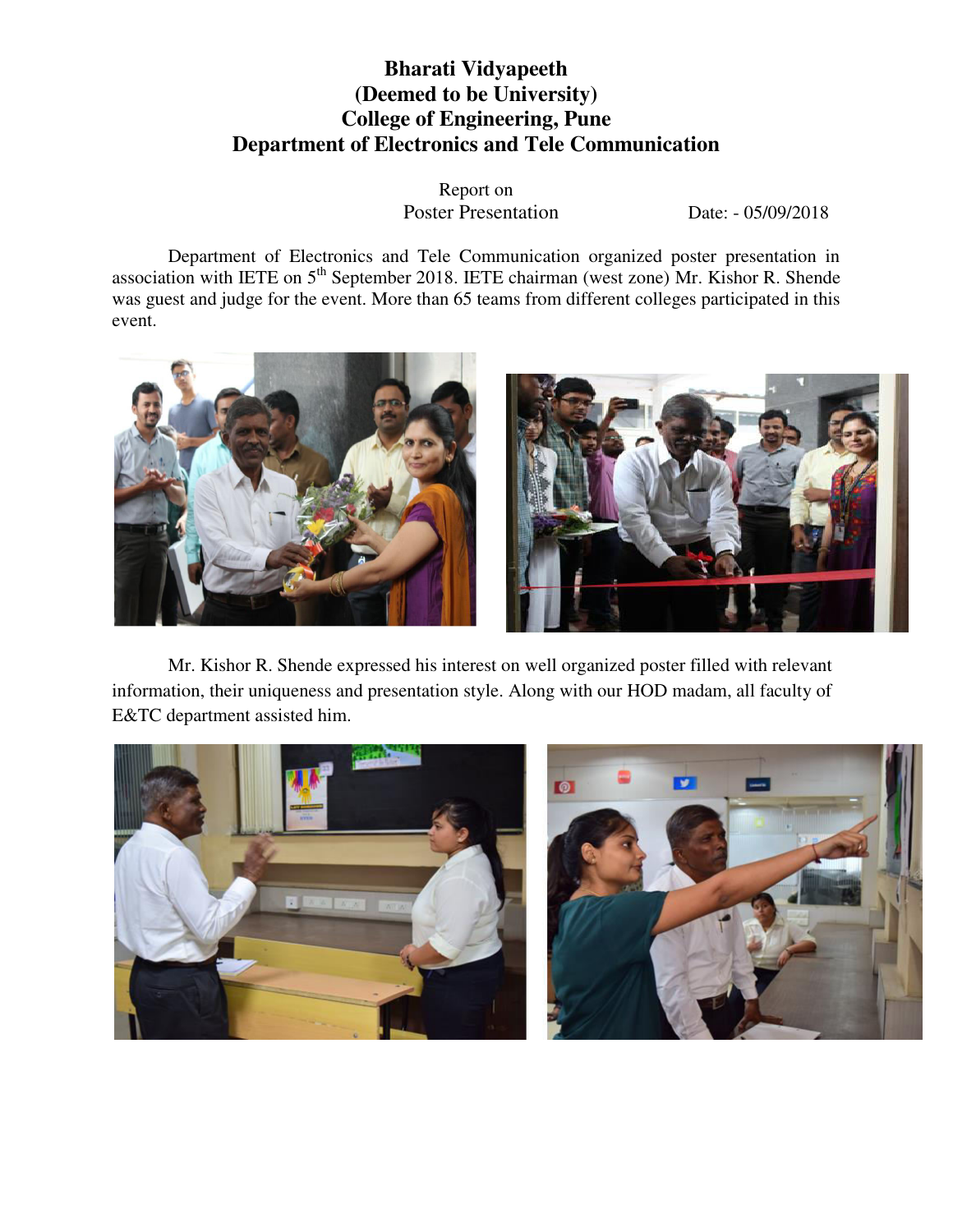**Bharati Vidyapeeth (Deemed to be University) College of Engineering, Pune Department of Electronics and Tele Communication** 





During price distribution ceremony, Mr. Kishor R. Shende explained the importance of research and role of Posters in Educational programs. He also said that the poster facilitated students to express their creativity and imagination. Mr. Shende added that the poster presentation assist student in their professional development. The Project poster provided students the opportunity to gain skill effectively.

First Price was received by Priyanshi Srivastav from BVDUCOE and Second Price was received Mayur B Chettiar by from Fine Arts College